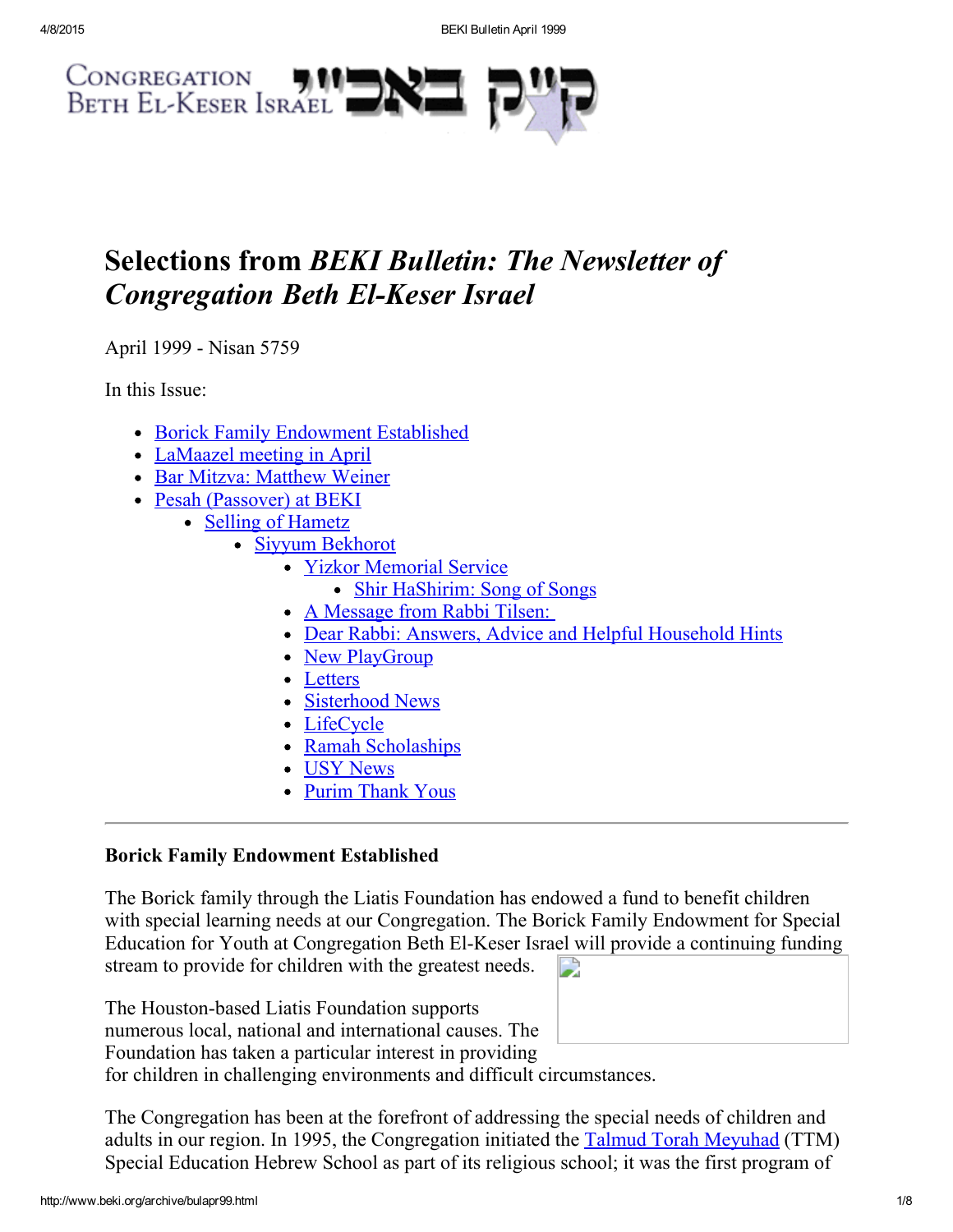4/8/2015 BEKI Bulletin April 1999

its kind in the region. Tailored to the needs and abilities of each student, the TTM provides for a "protected" learning environment as well as for individualized degrees of "mainstreaming" in the context of the larger religious school which meets concurrently. The TTM program at BEKI, now supported and directed by the Department of Jewish Education, has continued to serve the special needs of our students.

Since 1983, the BEKI [Sisterhood](http://www.beki.org/archive/sisterhood.html) has hosted a [Special](http://www.beki.org/archive/sisterhood.html#specialseder) Needs Model Seder for Adults with Special Needs in conjunction with the Jewish Family Service. In 1997, the Congregation initiated the Kulanu [Ke'Ehad](http://www.beki.org/archive/kulanu.html) Havura for adults with special needs, with major funding from a grant from the Jewish [Foundation](http://www.jewishnewhaven.org/FOUNDTN.htm) of Greater New Haven. Kulanu is directed by BEKI member Anne Johnston.

The Borick Family Endowment is managed by the Jewish [Foundation](http://www.jewishnewhaven.org/FOUNDTN.htm) of Greater New Haven for the benefit of the Congregation. Only the interest from the Endowment will be used so that children with special needs will be supported in perpetuity. "This is a wonderful boost to our children," commented Rabbi Tilsen. "The Borick family has combined compassion with a vision of leadership in helping children. While our Congregation still has a long way to go to adequately fund our programs, this represents a significant step. Hopefully, others will be inspired to follow suit."

# <span id="page-1-0"></span>LaMaazel meeting in April

The next meeting of *LaMaazel-the Jewish Spiritual Way of Childbirth* will be on Sunday 11 April 1999 at 4:00p to 5:20p at the Benson-Tilsen residence in Westville. *LaMaazel* is a program for expectant parents and others to share their concerns and explore the Jewish approach to pregnancy and birth.

If you would like to attend or know of someone who might like an invitation, please contact Rabbi Tilsen at 389-2108 ext 10. If you would like to bring an older child along who will need supervision be sure to let us know as babysitting can be provided.

## <span id="page-1-3"></span>Bar Mitzva: Matthew Weiner



Matthew Weiner (pictured at left), son of Stanton & Marjorie Weiner, will participate in and lead services as a bar mitzva on Friday Night 16 April during the 6:00p service and on Shabbat Morning 17 April during the 9:15a service. Matthew is a student at the United [Hebrew](http://www.beki.org/archive/youth.html#UHS) School of New Haven.

<span id="page-1-2"></span>Pesah at BEKI

<span id="page-1-1"></span>Selling of Hametz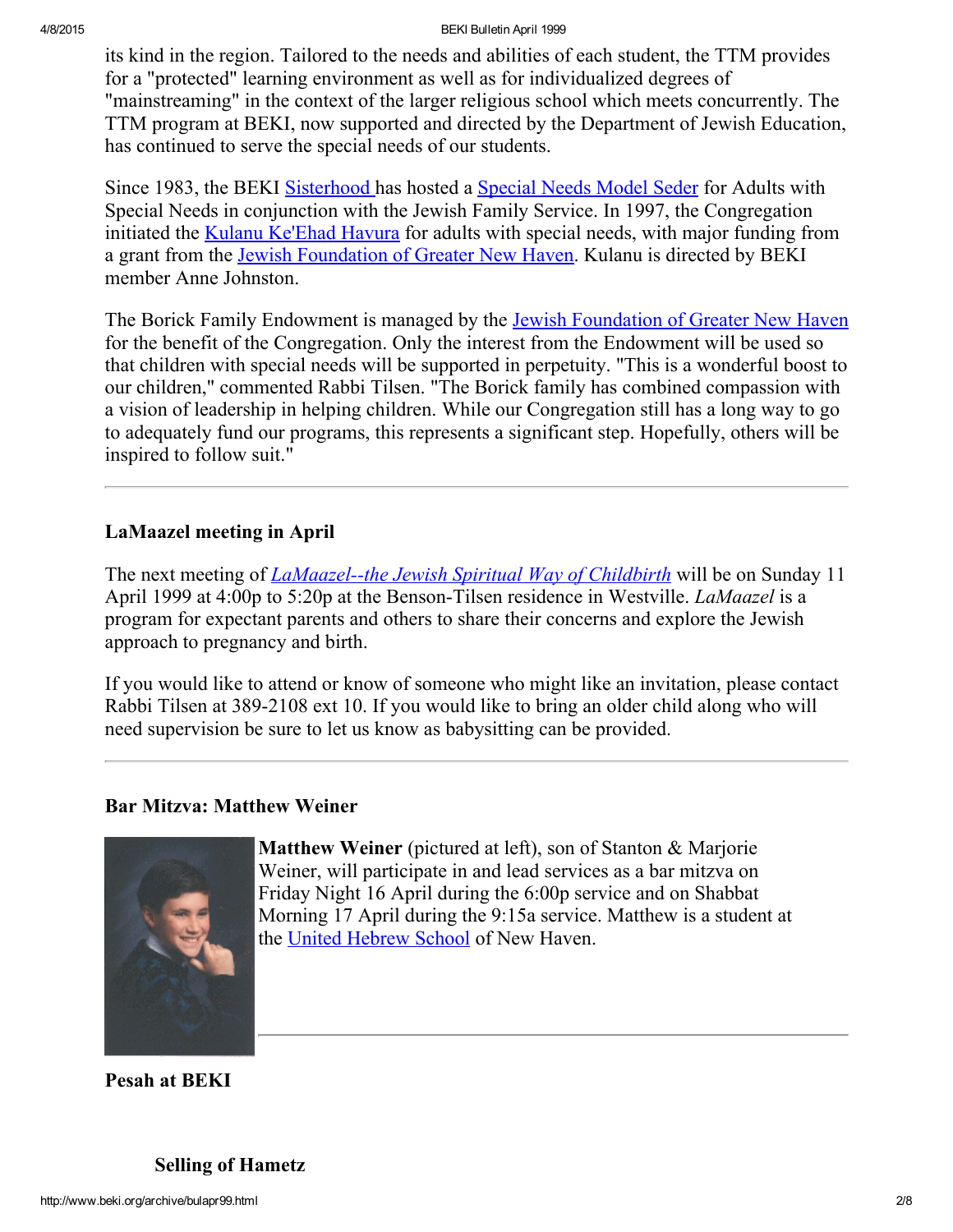#### 4/8/2015 BEKI Bulletin April 1999

During the eight days of Pesah (Passover) it is forbidden for Jews to eat or own edible *hametz*. Hametz is any product containing wheat, barley, oats, spelt or rye that has not been especially prepared kosher for Pesah. Ideally one physically disposes of all hametz by the morning before Pesah. In order to be sure that this has taken place, or to avoid the loss of expensive hametz such as liquor, one can sell their hametz for the period of Pesah. If you would like to authorize Rabbi Tilsen to sell your hametz on your behalf to someone who is allowed to own it, please sign the form available at each daily morning and evening service or sign and return the form included in a synagogue mailing for that purpose. The form is a power of attorney allowing Rabbi Tilsen to sell your hametz for you, which he will do in a sale that will be effective at 10:00a the morning before Pesah. Please sign and return the authorization form at your earliest opportunity.

#### <span id="page-2-0"></span>Siyyum Bekhorot

The Fast of the First Born is Wednesday 31 March beginning at dawn. But firstborn who attend the morning service at 7:00a may conclude their fast by partaking of the seudat mitzva (obligatory feast) celebrating a siyyum, the conclusion of a study project. Services and siyyum will end by 8:00a. All may attend. That time will also be the last available opportunity to authorize Rabbi Tilsen to sell your hametz.

## <span id="page-2-3"></span>Yizkor Memorial Service

The Yizkor Memorial Service will be held during the 9:15a Festival morning service on Thursday 8 April. The Festival service includes a Shaharit morning service, Hallel (Psalms of praise), a Torah reading and Haftara, and the Musaf additional service, and concludes by noon. The Yizkor memorial service is one of four such services during the year that help us recognize our feelings of loss, which are often especially intense during Pesah season, and to honor the memories of our loved ones.

#### <span id="page-2-1"></span>Shir HaShirim Song of Songs

The Biblical love poetry of "Shir HaShirim - Song of Songs" will be read on the morning of 3 April during the Shabbat Festival morning service. Tradition ascribes the work to King Solomon himself, writing 2,900 years ago. Celebrate the spring holiday of Pesah with this beautiful and moving reading.

#### <span id="page-2-2"></span>A Message from Rabbi Tilsen: Material and Spiritual Emancipation

A Jewish definition of messiah can be based on a statement of our sages recorded in the Talmud: "The only difference between the world today and the world after the messiah comes is that when the messiah comes we will be free of foreign subjugation."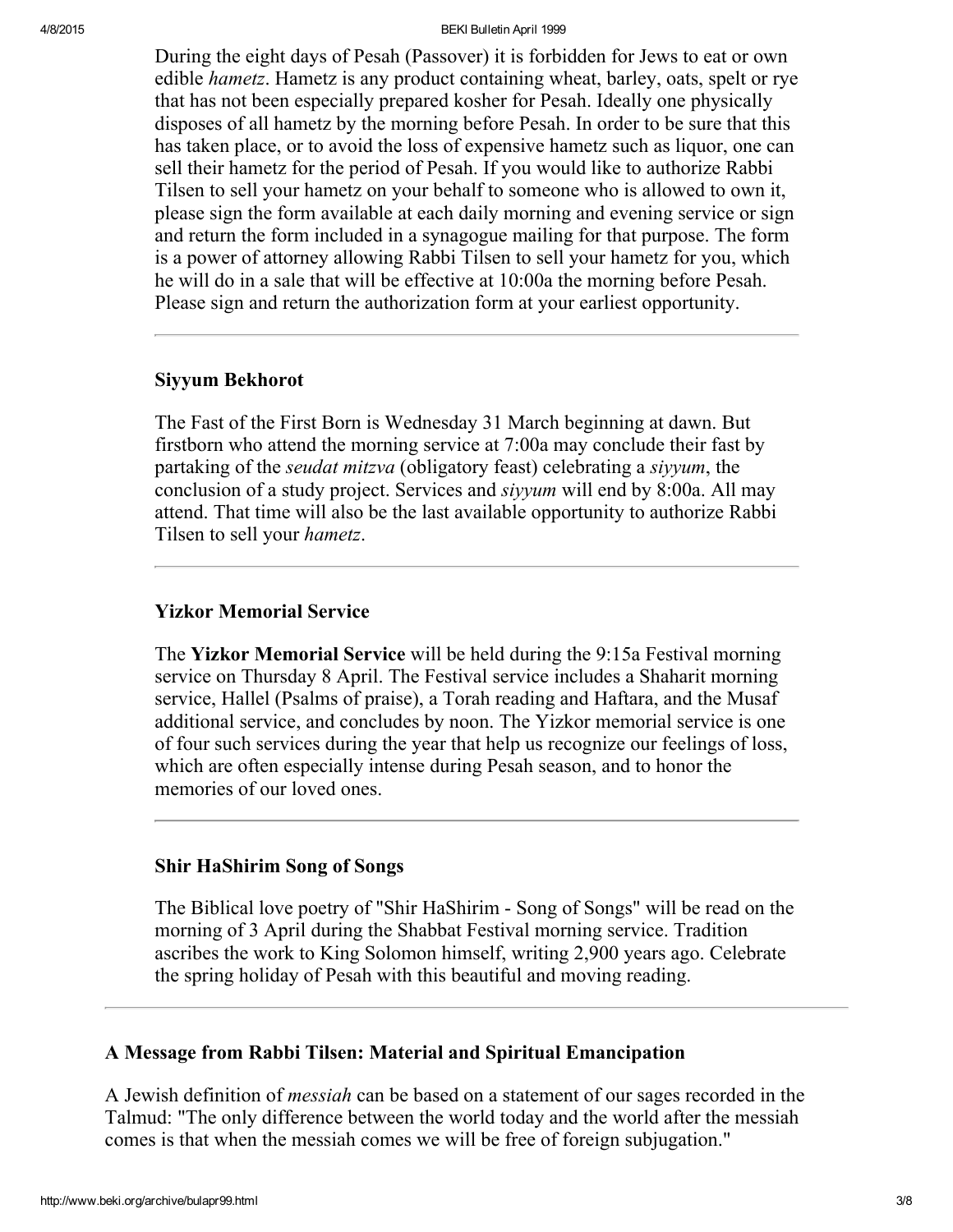#### 4/8/2015 BEKI Bulletin April 1999

Given this definition there are no grounds for debate with Christians over the authenticity of their messiah. It was clear to all that the Christian leader was not politically the "King of the Jews," as he failed to provide physical or "political" salvation to them. In declaring him messiah, the early Christians were re-defining messiah as one who brings spiritual salvation, not political salvation. Whether or not their leader brought spiritual salvation is another question; but it is clear that he did not meet the Jewish definition of messiah.

The Christian ideal of a messiah is in many ways a good idea; after all, we certainly need spiritual redemption and salvation as much as we need political salvation. But our sages believed that we can be *spiritually* strong only when our *material* needs are met. For them this meant the absence of poverty and political oppression. Our sages saw the end of political oppression as a prerequisite to spiritual health, just as God saw the end of our Slavery in Egypt as necessary before we could begin to accept God's mitzvot and our role as God's workers in this world.

The refrain "Let My People Go" rings in our ears from one Pesah to the next, but famous as the line is, it is not the complete quotation. The complete phrase in the Torah is "*shelah et* ami veyaavduni -- Let My People Go so that they may serve me." So that they may serve  $\mathbf{M}\mathbf{e}$ .

At BEKI we justifiably pride ourselves in the degree to which we have emphasized the spiritual well-being of our community. We remain committed to our spiritual mission of Torah (learning and teaching), Avoda (worship and service) and Gemilut Hasadim (kindness and social justice). Over the years this community has not squandered its resources building a diamond-studded edifice at the expense of our education, worship or social action. This emphasis on the spiritual is laudable.

I empathize with those spiritually and intellectually hungry individuals who see their precious time and energy, which could be dedicated to the spiritual goals of BEKI (or their own), eaten up by the material concerns of shul administration and management. Those who accept this sacrifice do so because they are confident that the Congregation can be brought to a new level of operation, as the "BEKI 2000" planning process concludes and the next phase begins.

It is with this in mind that BEKI members and supporters have been asked to envision our shul with a well-maintained renovated building and an adequate endowment that would allow us to focus on our spiritual mission. God freed you from slavery in Egypt so that you could do God's work in the world. Help us bring that work forward by investing in the spiritual continuity of Beth El-Keser Israel.

## <span id="page-3-0"></span>Dear Rabbi: Answers, Advice and Helpful Household Hints

Dear Rabbi,

How early can we make our house kosher for Pesah? Can we eat kosher for Pesah foods on our Pesah dishes before Pesah?

Signed, Early Bird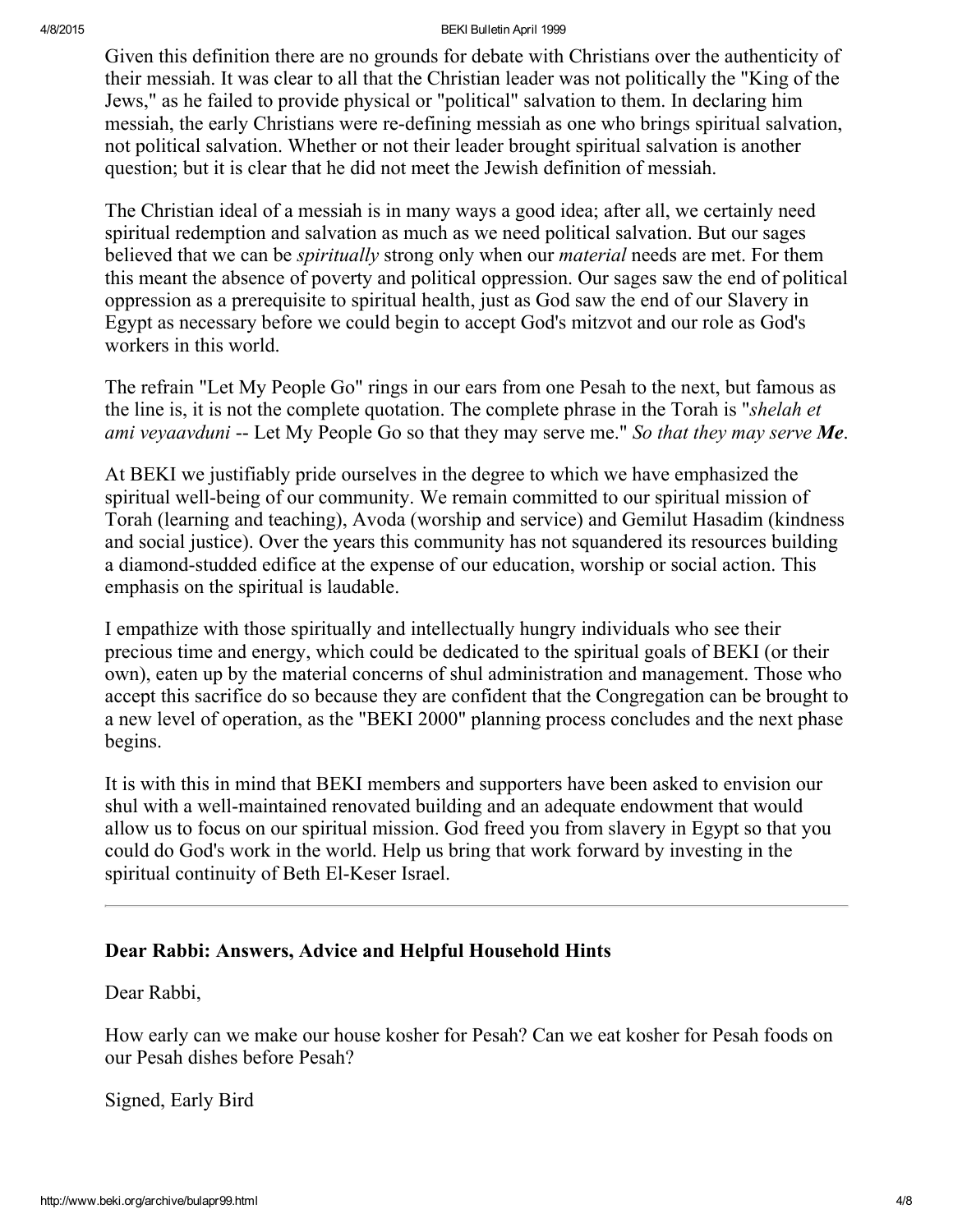Dear Early Bird,

You can make your kitchen kosher for Pesah anytime you want. You can even keep it kosher for Pesah all year if you want. Just don't eat matza in the couple of weeks before Pesah.

Dear Rabbi,

Can somebody married to a non-Jew sell their hametz [leavening] to them on Passover?

Signed, All in the family

Dear All,

No. Since under civil law spouses have some form of joint or co-ownership, one should not try to sell one's hametz to a non-Jewish spouse. One should not try to sell one's hametz to a non-Jewish business partner for the same reason. The best way to sell hametz is to grant power of attorney to an "authorized dealer" such as Rabbi Tilsen to sell your hametz for you. That way you can be sure that the law is strictly observed and the sale is valid.

# <span id="page-4-1"></span>New PlayGroup

Believe it or not, Spring is here! Let's do something new! A few of us discussed the idea of starting a play group for infant-toddlers to meet once a week at BEKI Children's Room. How about Wednesdays, 10a to 11:30a.

We would like to hear from you and your baby and start after Pesah. If you are interested, please contact Liora Lew at 389-1048.

# <span id="page-4-0"></span>Letters

We would like to express our heartfelt thanks to all of our friends at BEKI for their warm and generous expressions of sympathy during this time of sadness for our family.

Darryl, David, Dina and Aliza Kuperstock

I wish to thank all of my dear friends at BEKI for the many donations, get-well cards, and flowers which I received while hospitalized as a result of my fall and injury. This has prevented me from acknowledging these kindness and expressing my gratitude for your thoughfulness.

With much affection,

Betty Zelen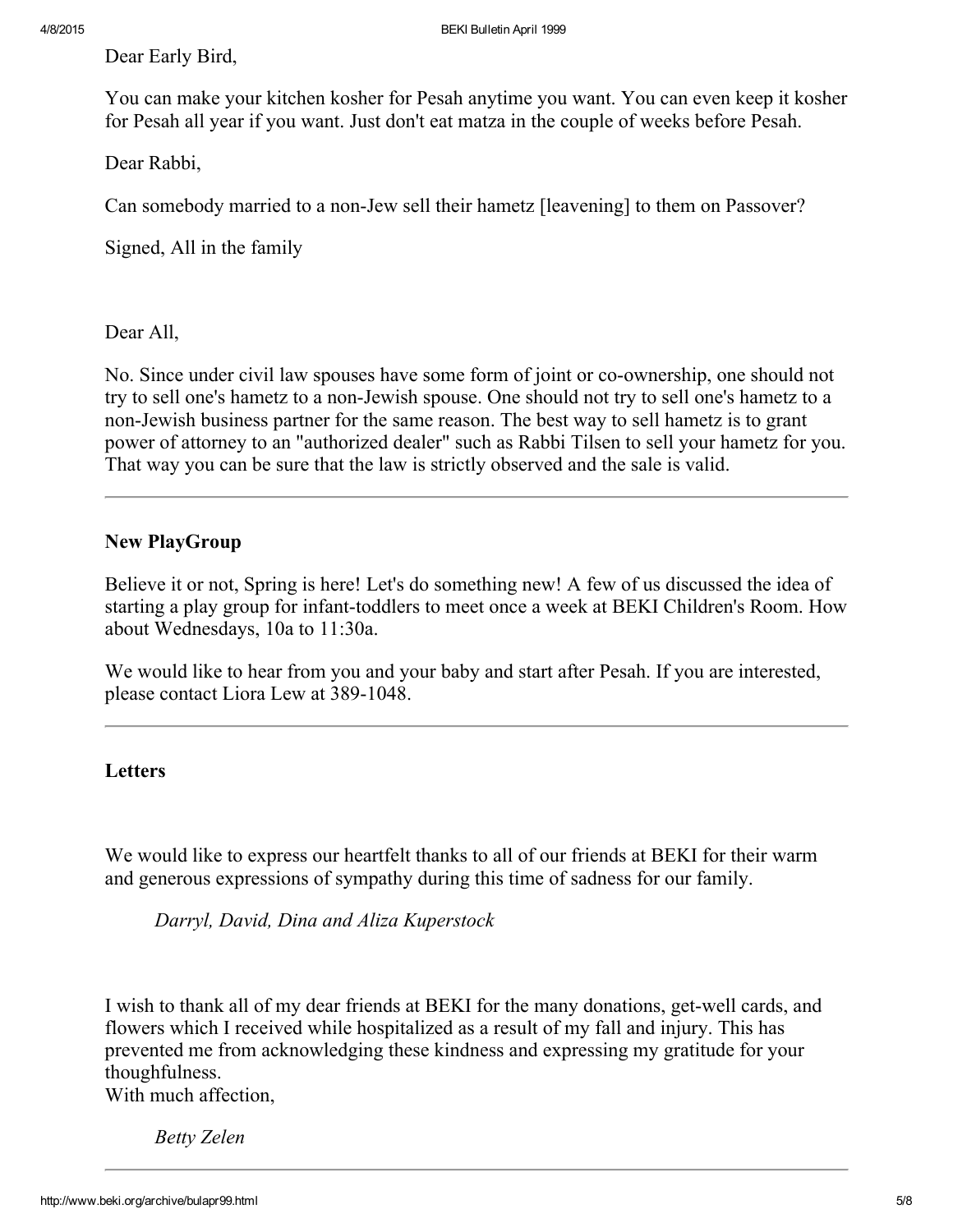#### <span id="page-5-1"></span>BEKI Sisterhood News

Reminder: Mark Tuesday 22 June 1999 for the Book of Life Luncheon.

Connecticut Valley Branch of Women's League will hold Spring Conference in Beth El, Fairfield, on Wednesday, May 19, 1999. TGIS (Thank Goodness It's Sisterhood) is the theme. Call President Adele Tyson (389-9599) if you would like to attend this very interesting event.

Recent donations to [Sisterhood](http://www.beki.org/archive/sisterhood.html) were received from Bette Merriam and from the Jordan Goldberg family.

#### <span id="page-5-0"></span>LifeCycle

HaMagom Yinahem Etkhem: We Mourn the Passing of **Bertha Dworski Pear**, sister of BEKI member Tillie Horwitz; and Newton Michael, father of BEKI member Daniel Michael.

May the memory of our departed be for a blessing.

Mazal tov to Ruth Rosner and to Hillel  $\&$  Sara-Ann Auerbach on the birth of her greatgrandson and grandson Ron Auerbach

Mazal tov to Joy Kaufman & Stewart Frankel on the birth of their son Ari Yaacov Kaufman-Frankel

Mazal tov to Sharon & Bennett Lovett-Graff, and to Shoshana Lovett-Graff, on the birth of their son and brother Joshua Lovett-Graff

Mazal tov to April & Matthew Lieberman and to Tennessee Lieberman on the birth of their daughter and sister Willie D. Dorya Lieberman

BEKI Welcomes New Members and their families

Daniel Abraham

#### <span id="page-5-2"></span>Ramah Scholarships

Are you thinking of sending your child to Camp Ramah this summer? We may be able to help. The <u>[Men's](http://www.beki.org/archive/mensclub.html) Club</u> is offering the Camp Ramah [Scholarship](http://www.beki.org/archive/mensclub.html#ramah) Awards this year for the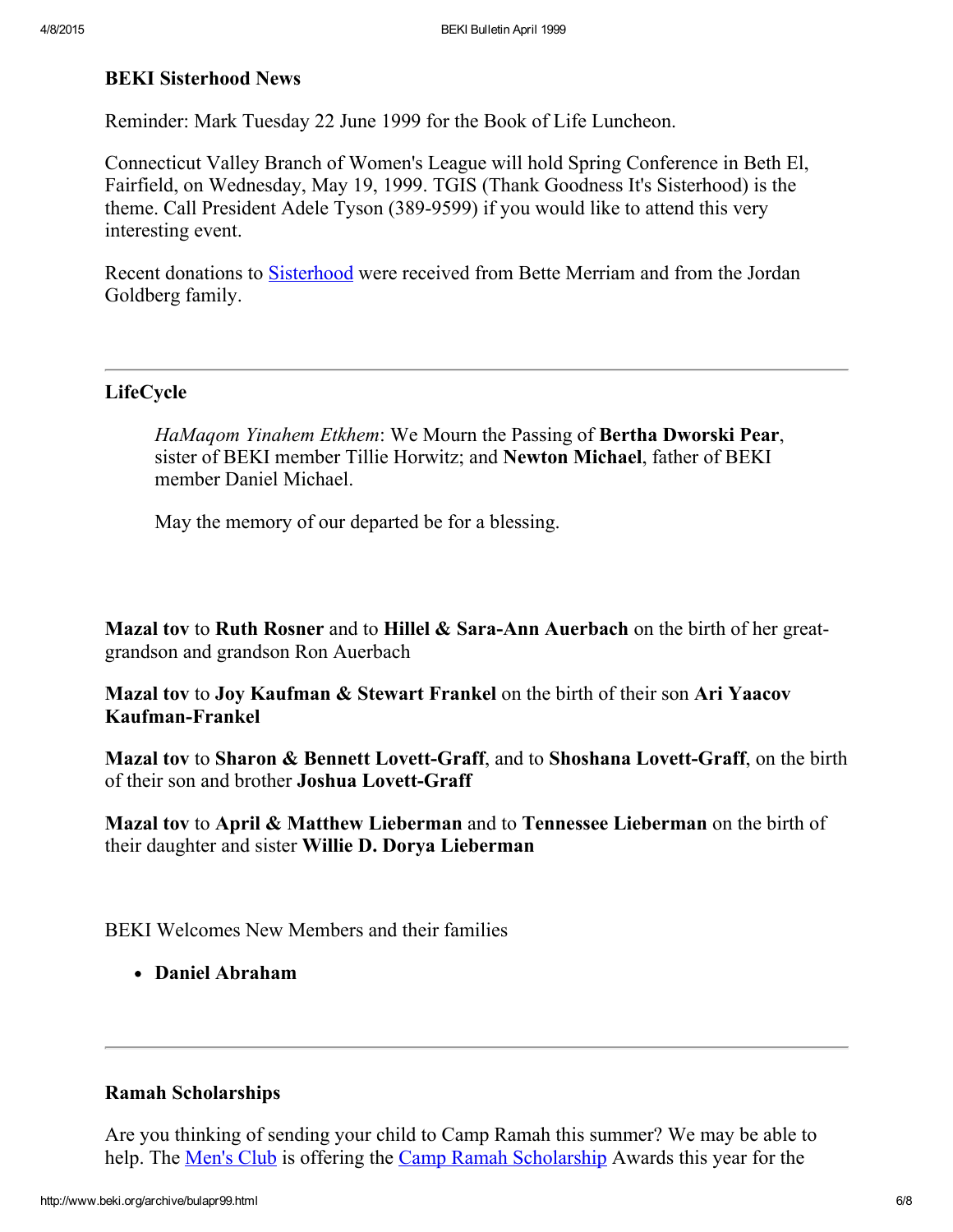Summer 1999 season. The fund was orignally established by the late Harold Ratner and Jack Geisinger of Keser Israel before the merger that produced BEKI, and it has been maintained by the Men's Club through annual contributions by its members. Its purpose is to help provide young people of the Congregation the unique experience of a summer at Camp Ramah. The Men's Club is offering assistance again this year with token awards to families who need some help to send a child.

To apply, send a note to "BEKI Camp Ramah Scholarship, attention Saul Bell, 85 Harrison St, New Haven CT 06515." The deadline is 15 April. Awards and distribution will be made in May.

We hope that awards by the Men's Club can be made again next year and continued annually. But to do so we will need to revive the Men's Club from its present state of inactivity. If you can provide the the leadership and direction that will be essential for a revitalized Men's Club, call Saul Bell at 398-1647. He eagerly awaits your calls.

## <span id="page-6-0"></span>USY Deli Boxes a Success...Again!

Again this year the BEKI/B'nai Jacob Chapter of United [Synagogue](http://www.beki.org/archive/youth.html#kadimausy) Youth was able to sell about 115 Superbowl Deli Boxes on Sunday 31 January 1999. The proceeds of from the sale of the dinners is used to support chapter events, scholarships and the USY Tzedaqa Fund called Tikun Olam. We hope that everybody enjoyed their dinners.

Why Cook? We hope to do this again next year, so tell your friends! Better yet, follow the example of stalwart Deli Box supporters Mikki Ratner and Adele Tyson: have a Deli Box Party! You don't have to watch the Superbowl to have a great time, eat a great kosher meal, and lend support to your local United Synagogue Youth group. Thank you to all who supported us!

Darryl Kuperstock

## <span id="page-6-1"></span>Purim Thank Yous

Thank you to those who helped prepare and celebrate Purim at BEKI: Megilla Readers Steven Fraade, Shoshana Cohen-Fraade, Michael Stern, Valerie Sandler, Marsha Beller, Paula Hyman, Stuart Serkin, Tammy Edelkind, Elizabeth Alexander, Rabbi Tilsen; Torah Reader Sarah Serkin; At the Sedua, Food Committee chairperson Janet Brown, and committee members Adele Tyson, Mikki Ratner, Lori Weinstein, Brian Karsif, Jay Brown, Liora Lew; Decorations Committee chairperson Lynn Brotmanm, and committee members Adele Tyson and Sisterhood, Gwen Weltman and Netanya Lerner, Liora & Daphne & Dana Lew, and Becca Levy; Registration Committee, Janet Felton and Marty Gilens; Clean-up Committee, Robert and Janice Lettick, Jay Sokolow, Jay Brown, Carolyn Kone, Morris Bell, David, Janet, and Rebecca Golden, Kathy Rosenbluh, Carole Bass; Shtiklers, Ruthie Greenblatt as Cutesie the Clown; Andy Weinstein, Magician; The Silverman-Sokolow Purim Shpiel; The Bass Family in "Barney Meets Haman"; BEKI Purim Shpiel by Robert Lettick, Steven Stoll, Sharon and Bennett Lovett-Graff, Rabbi Tilsen, Maggie & Eve Roberts, Brian Karsif, and Marty Gilens; N.G. and Aubrey Graham in "A Brief Lesson on Purim"; Purim Songs Singalong led by Steven Fraade and Anne Johnston; Special Purim Birkat Hamazon